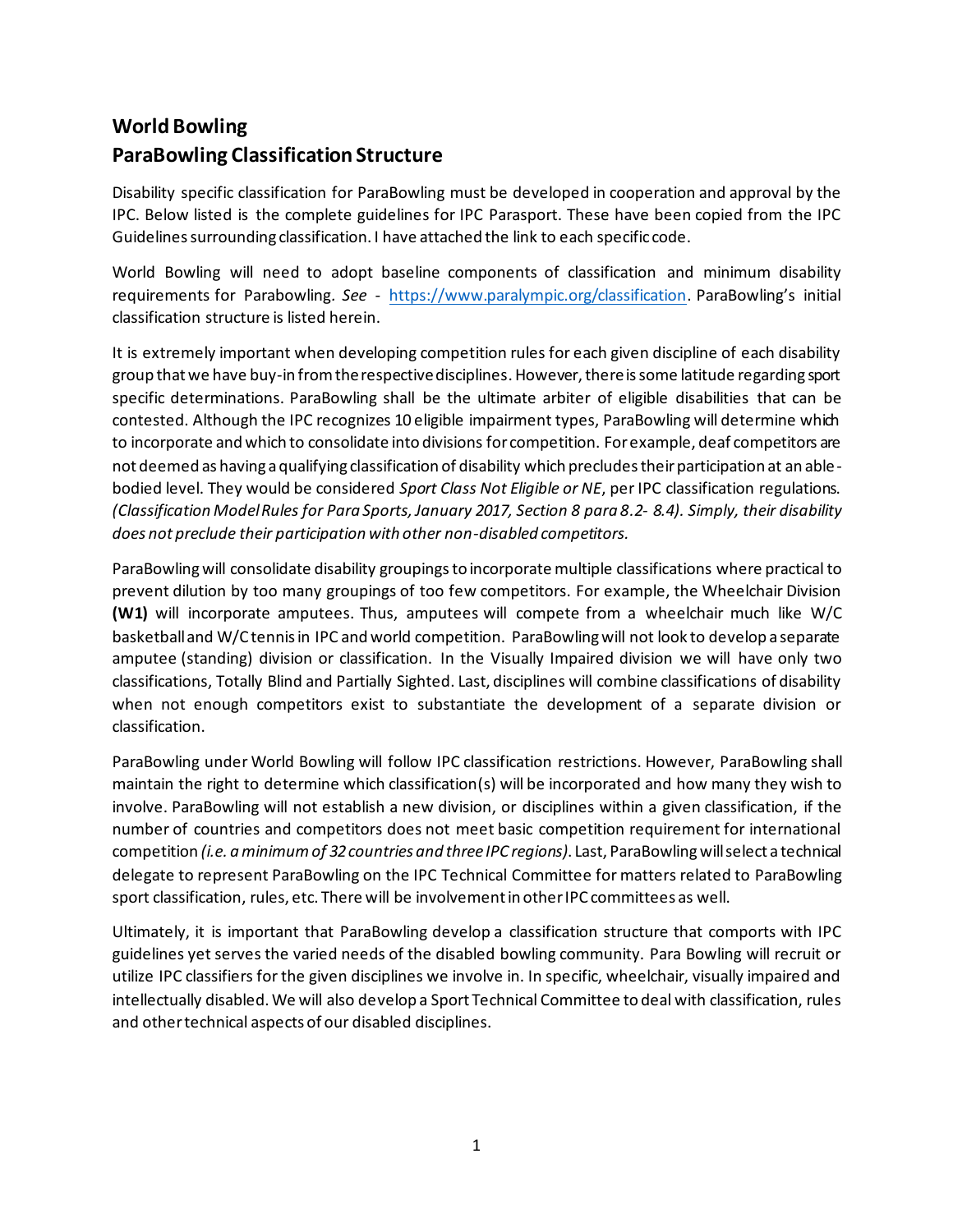# **Per the IPC**

Every International Federation has classification rules in place, which define:

- the classification system of their sport(s), including minimum disability criteria and sport classes.
- roles and responsibilities of classification personnel, the International Federation, National Paralympic Committees or National Federations, and athletes.
- athlete evaluation procedures, including administration of classification opportunities, timelines, sport class status allocation and suspension of athlete evaluation; and
- procedures to protest sport class allocations.

The classification rules of each International Federation must comply with th[e IPC Classification Code.](https://www.paralympic.org/sites/default/files/document/170704160235698_2015_12_17%2BClassification%2BCode_FINAL2_0.pdf)

### **IPC ATHLETE CLASSIFICATION CODE**

The Code was never designed to be a document that stood still. As classification and the Paralympic Movement developed, so would the ideas that would form rules, regulations and policies in the future. Following the experience gained in the application of the 2007 Code, the IPC Governing Board initiated a consultation process in 2013 to review and revamp the Code. The review process was a fully collaborative process that involved all Paralympic stakeholders, all of whom sought an enhanced Code that would benefit athletes around the world.

Over three phases and the publication of several preliminary drafts, the revised Code was approved by the IPC Governing Board in June 2015, and brought

The review process for the revised Code has resulted in a stronger, more robust tool that will ensure athletes worldwide are provided with the greatest opportunity to achieve sporting excellence.

#### **[IPC ATHLETE CLASSIFICATION CODE](https://www.paralympic.org/sites/default/files/document/170704160235698_2015_12_17%2BClassification%2BCode_FINAL2_0.pdf)**

[file:///C:/Users/Owner/AppData/Local/Microsoft/Windows/INetCache/IE/IS72ON0L/170704160235698](file:///C:/Users/Owner/AppData/Local/Microsoft/Windows/INetCache/IE/IS72ON0L/170704160235698_2015_12_17+Classification+Code_FINAL2_0.pdf) 2015\_12\_17+Classification+Code\_FINAL2\_0.pdf

### **[ATHLETE REFERENCE GUIDE TO THE 2015 CODE](https://www.paralympic.org/sites/default/files/document/170221101756974_2017_01%2BAthletes%2BReference%2BGuide_ENG.pdf)**

[file:///C:/Users/Owner/AppData/Local/Microsoft/Windows/INetCache/IE/QZP4FJZF/170221101756974](file:///C:/Users/Owner/AppData/Local/Microsoft/Windows/INetCache/IE/QZP4FJZF/170221101756974_2017_01+Athletes+Reference+Guide_ENG.pdf) 2017\_01+Athletes+Reference+Guide\_ENG.pdf

*The 2015 IPC Athlete Classification Code is a creation of the IPC. The IPC also owns the © in the 2015 IPC Athlete Classification Code, including all previous editions.*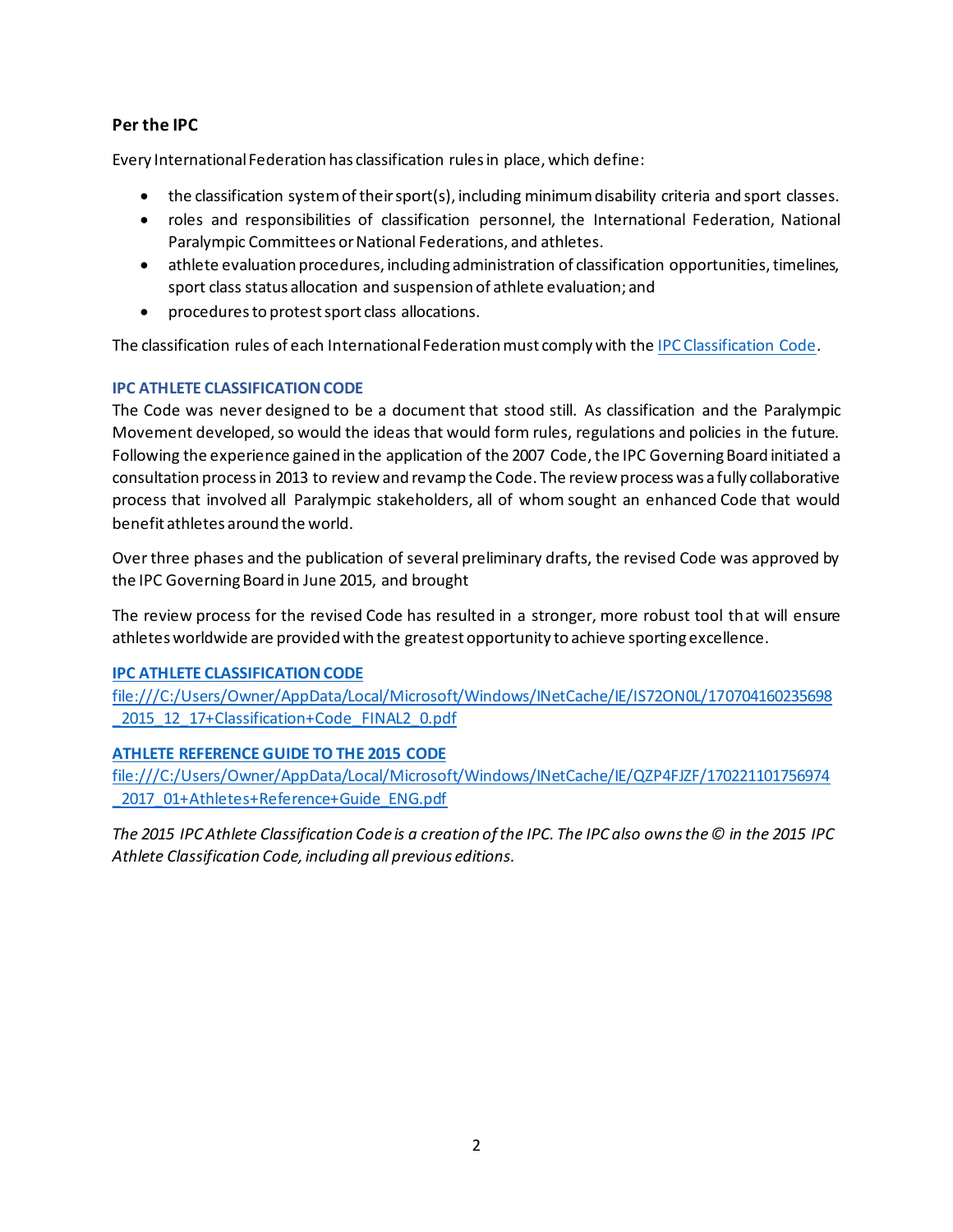#### **KEY OBJECTIVES**

The 2015 Athlete Classification Code and International Standards continue with the objective to standardize policies and procedures for classification across sports, while allowing the International Federations to adapt these to the needs of their sport. However, the 2015 Athlete Classification Code and International Standards differ from the 2007 Classification Code and International Standards in:

- Creating objectives that are long-term, athlete-centered and visionary.
- Clearly defining the purpose and principles.
- Ensuring athlete data protection.
- Updating classification administration procedures.

#### **INTERNATIONAL STANDARDS**

The revised 2015 Athlete Classification Code is supplemented by five International Standards for:

- [Eligible Impairments:](https://www.paralympic.org/sites/default/files/document/161004145727129_2016_10_04_International_Standard_for_Eligible_Impairments_1.pdf) identifies which impairments are eligible in Para sport [file:///C:/Users/Owner/AppData/Local/Microsoft/Windows/INetCache/IE/IS72ON0L/161004145](file:///C:/Users/Owner/AppData/Local/Microsoft/Windows/INetCache/IE/IS72ON0L/161004145727129_2016_10_04_International_Standard_for_Eligible_Impairments_1.pdf) 727129 2016 10 04 International Standard for Eligible Impairments 1.pdf
- [Athlete Evaluation:](https://www.paralympic.org/sites/default/files/document/161004135918977_2016_10_04_International_Standard_for_Athlete_Evaluation.pdf) procedures for sport class and sport class status allocation [file:///C:/Users/Owner/AppData/Local/Microsoft/Windows/INetCache/IE/BU27VYYQ/16100413](file:///C:/Users/Owner/AppData/Local/Microsoft/Windows/INetCache/IE/BU27VYYQ/161004135918977_2016_10_04_International_Standard_for_Athlete_Evaluation.pdf) [5918977\\_2016\\_10\\_04\\_International\\_Standard\\_for\\_Athlete\\_Evaluation.pdf](file:///C:/Users/Owner/AppData/Local/Microsoft/Windows/INetCache/IE/BU27VYYQ/161004135918977_2016_10_04_International_Standard_for_Athlete_Evaluation.pdf)
- [Protests and Appeals:](https://www.paralympic.org/sites/default/files/document/180208102440730_2018_02_07_International+Standard+for+Protests+and+Appeals.pdf) procedures for the management of classification related protests and appeals [file:///C:/Users/Owner/AppData/Local/Microsoft/Windows/INetCache/IE/9KX6EBAO/18020810](file:///C:/Users/Owner/AppData/Local/Microsoft/Windows/INetCache/IE/9KX6EBAO/180208102440730_2018_02_07_International+Standard+for+Protests+and+Appeals.pdf) [2440730\\_2018\\_02\\_07\\_International+Standard+for+Protests+and+Appeals.pdf](file:///C:/Users/Owner/AppData/Local/Microsoft/Windows/INetCache/IE/9KX6EBAO/180208102440730_2018_02_07_International+Standard+for+Protests+and+Appeals.pdf)
- [Classifier Personnel and Training:](https://www.paralympic.org/sites/default/files/document/161004150059712_2016_10_04_International_Standard_for_Classifier_Personnel_and_training_1.pdf) classifier recruitment, training and certification strategies [file:///C:/Users/Owner/AppData/Local/Microsoft/Windows/INetCache/IE/IS72ON0L/161004150](file:///C:/Users/Owner/AppData/Local/Microsoft/Windows/INetCache/IE/IS72ON0L/161004150059712_2016_10_04_International_Standard_for_Classifier_Personnel_and_training_1.pdf) [059712\\_2016\\_10\\_04\\_International\\_Standard\\_for\\_Classifier\\_Personnel\\_and\\_training\\_1.pdf](file:///C:/Users/Owner/AppData/Local/Microsoft/Windows/INetCache/IE/IS72ON0L/161004150059712_2016_10_04_International_Standard_for_Classifier_Personnel_and_training_1.pdf)
- [Classification Data Protection:](https://www.paralympic.org/sites/default/files/document/161004144103299_2016_10_04_International_Standard_for_Classification_Data_Protection.pdf) ensures the proper use of athlete classification data [file:///C:/Users/Owner/AppData/Local/Microsoft/Windows/INetCache/IE/BU27VYYQ/16100414](file:///C:/Users/Owner/AppData/Local/Microsoft/Windows/INetCache/IE/BU27VYYQ/161004144103299_2016_10_04_International_Standard_for_Classification_Data_Protection.pdf) [4103299\\_2016\\_10\\_04\\_International\\_Standard\\_for\\_Classification\\_Data\\_Protection.pdf](file:///C:/Users/Owner/AppData/Local/Microsoft/Windows/INetCache/IE/BU27VYYQ/161004144103299_2016_10_04_International_Standard_for_Classification_Data_Protection.pdf)

Compliance with these International Standards is required by all signatories of the Code.

### **Classification Model Rules**

Classification Model Rules have been developed to assist the membership with the implementation of the 2015 Athlete Classification Code and are readily accessible for International Sport Federations to adopt them as their Classification Rules.

[Classification Model Rules for Para Sport](https://www.paralympic.org/sites/default/files/document/170217125550391_2017_01_18+Classification+Model+Rules+for+Para+Sports.pdf)

[file:///C:/Users/Owner/AppData/Local/Microsoft/Windows/INetCache/IE/9KX6EBAO/17021712555039](file:///C:/Users/Owner/AppData/Local/Microsoft/Windows/INetCache/IE/9KX6EBAO/170217125550391_2017_01_18+Classification+Model+Rules+for+Para+Sports.pdf) [1\\_2017\\_01\\_18+Classification+Model+Rules+for+Para+Sports.pdf](file:///C:/Users/Owner/AppData/Local/Microsoft/Windows/INetCache/IE/9KX6EBAO/170217125550391_2017_01_18+Classification+Model+Rules+for+Para+Sports.pdf)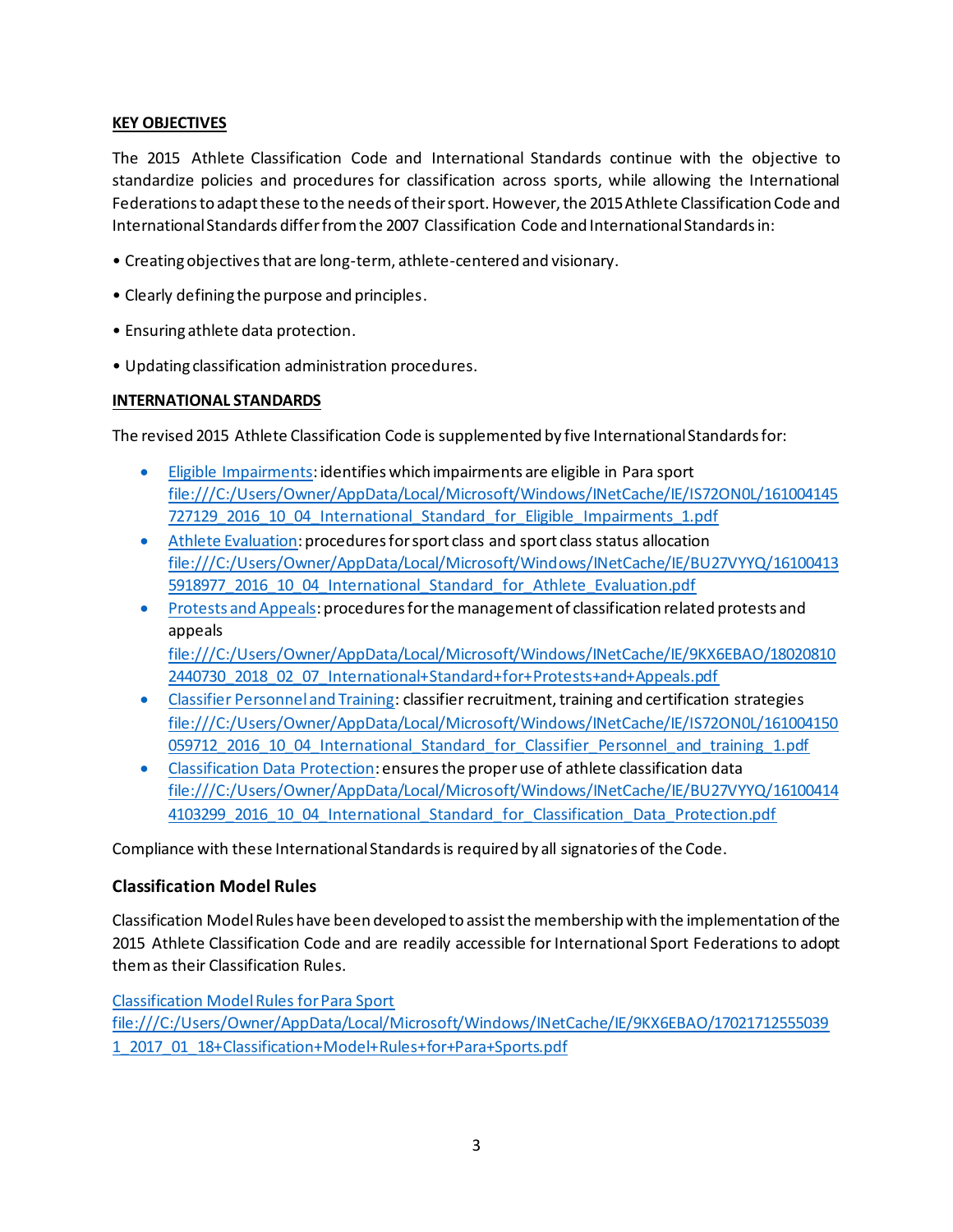# **Models of Best Practice**

The revised 2015 Athlete Classification Code is supported by Models of Best Practice which offer examples of excellence related to Classification. Once Models of Best Practice have been developed under the 2015 Athlete Classification Code they will be published here.

[Model of Best Practice on National Classification](https://www.paralympic.org/sites/default/files/document/170216081042262_2017_02_16+Models+of+Best+Practice_National+Classification.pdf) [file:///C:/Users/Owner/AppData/Local/Microsoft/Windows/INetCache/IE/IS72ON0L/170216081042262](file:///C:/Users/Owner/AppData/Local/Microsoft/Windows/INetCache/IE/IS72ON0L/170216081042262_2017_02_16+Models+of+Best+Practice_National+Classification.pdf) [\\_2017\\_02\\_16+Models+of+Best+Practice\\_National+Classification.pdf](file:///C:/Users/Owner/AppData/Local/Microsoft/Windows/INetCache/IE/IS72ON0L/170216081042262_2017_02_16+Models+of+Best+Practice_National+Classification.pdf)

# **Initial Classifications for Parabowling under World Bowling**

# **Disciplines:**

**Wheelchair Division (3)** (Standard Rules and Modified Competition Rules apply)

*Includes those with impaired muscle power (e.g. paraplegia and quadriplegia, muscular [dystrophy](https://www.bing.com/search?q=Muscular+Dystrophy&filters=sid%3a74c369e6-864c-e0d3-b2ed-6faa8acbd5db&form=ENTLNK) - a group of inherited conditions affecting the muscles, gradually leading to disability., post-polio syndrome, [spina bifida](https://www.bing.com/search?q=Spina+Bifida&filters=sid%3abc6f5d41-3af0-4bbd-20a5-e1fa2971becf&form=ENTLNK) (malformation of the vertebrae in the spine that exposes the spinal column.), impaired passive range of movement, limb deficiency (e.g. amputation or dysmelia), leg length difference, hypertonia, [ataxia.](https://www.bing.com/search?q=Impaired+Coordination&filters=sid%3a18b56566-2f92-1ee3-6bfa-ea78133dd743&form=ENTLNK) Loss of coordination of voluntary muscle movements, athetosis.*

*(W1) Para/Amputee Classification* – incorporates all wheelchair classifications. Includes leg amputees, cerebral palsy (with functional hands), and *Les Autres* athletes with mobility disfunction. All must compete from a wheelchair and follow the rules of play and modified rules established for this discipline.

*(W2) Quad Classification* – All wheelchair users with quadriplegia, meaning disability and dysfunction in all four limbs, including both hands with manifest functional limitation.

*(W3) Ramp Classification* **– (Dynamic-IKAN)** A wheelchair user with severe limitations of all four limbs, unable to manually propel the ball. This discipline will require an assistant to place the ball on a ramp (design specifications required to meet established rule guidelines). The ball placement is directed by the bowler and it is released by a mouth stick or electronically. *The Ramp classification (W3) will be commingled with the quad division (W2) until such time as there are enough countries to warrant a separate division.*

**Visually Impaired Division (2)** (Standard Rules and Modified Competition Rules apply)

*To ensure a fair competition between individuals and teams, (B1) players must wear eyeshades during competition. A guide person (Caddy) may aid the bowler approach the lane. A Caddy may communicate to the V1for aiming but may not physically assist the bowler in their release of the ball. No assistance from a coach beyond that can be provided. Portable Guide Rails may be used for (B1) and partially sighted (B2) bowlers.*

*(B1) Totally Blind Classification -* A "totally blind" individual is one whose vision is of no value in bowling in that the individual cannot see the bowling pins, the lane, the channels or "gutters" beside the lane, the foul line or the location marks on the approach to the lane. No light perception in either eye. All competitors must wear an eye mask in this classification.